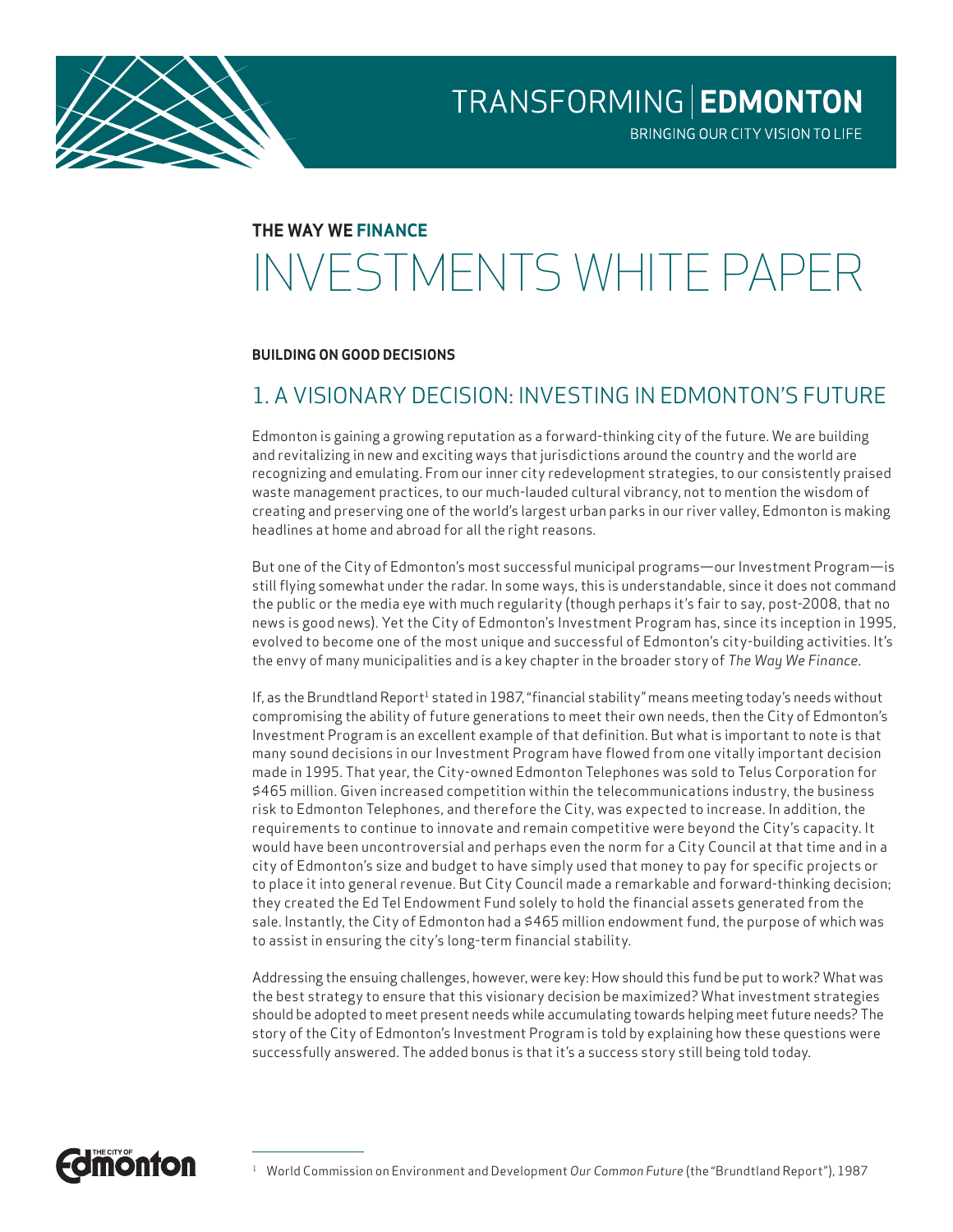# 2. A SOLID FOUNDATION: THE FUNDS WE MANAGE

Every municipality does its best to cover its day-to-day expenses, to create and pay for the "extras" that often enhance a city's livability, to manage unexpected revenue shortfalls or expenditure overruns, and, of course, to make sure it has enough money to meet its obligations, such as debt repayment or pensions and benefits to its employees. The City of Edmonton, however, has an added advantage over most municipalities in North America in that it has a unique revenue source to contribute to the above—the Ed Tel Endowment Fund. It's a truly innovative municipal revenue stream, and since 1995 it has contributed to a stable, sustainable and growing dividend for the City, essentially creating a positive financial legacy for future generations.

Of course, the Investment Program has evolved and diversified in the 18 years since the Ed Tel Endowment Fund was created. Various legislative and managerial actions—in the tradition of building on good decisions—have allowed the City to arrive at the enviable place it occupies today, while recognizing that such a favourable position is but a sound launching pad for the future of the program. A timeline of the evolution of this program is below.



#### **THE EVOLUTON OF THE CITY'S INVESTMENT PROGRAM - HOW WE GOT TO WHERE WE ARE TODAY**

The work detailed above is consistent with three high level objectives:

#### *1. Cost Efficiencies, Internal Expertise and Better Alignment of Funds*

 Changes in the investment structure have allowed the City to realize cost efficiencies and better align funds with varying objectives and risk profiles. In conjunction, the expertise of the investment management function has expanded, supporting cost effective internal management of assets. The development of the City's investment platform continues to give the Program the capacity to pursue new investment strategies and asset classes.

#### *2. Diversifying Investment Strategies*

 Introduction of new investment strategies has increased added value over time. Developments to date have included increased active management within the City's investment funds, addition of new mandates and giving managers more discretion in selecting certain securities.

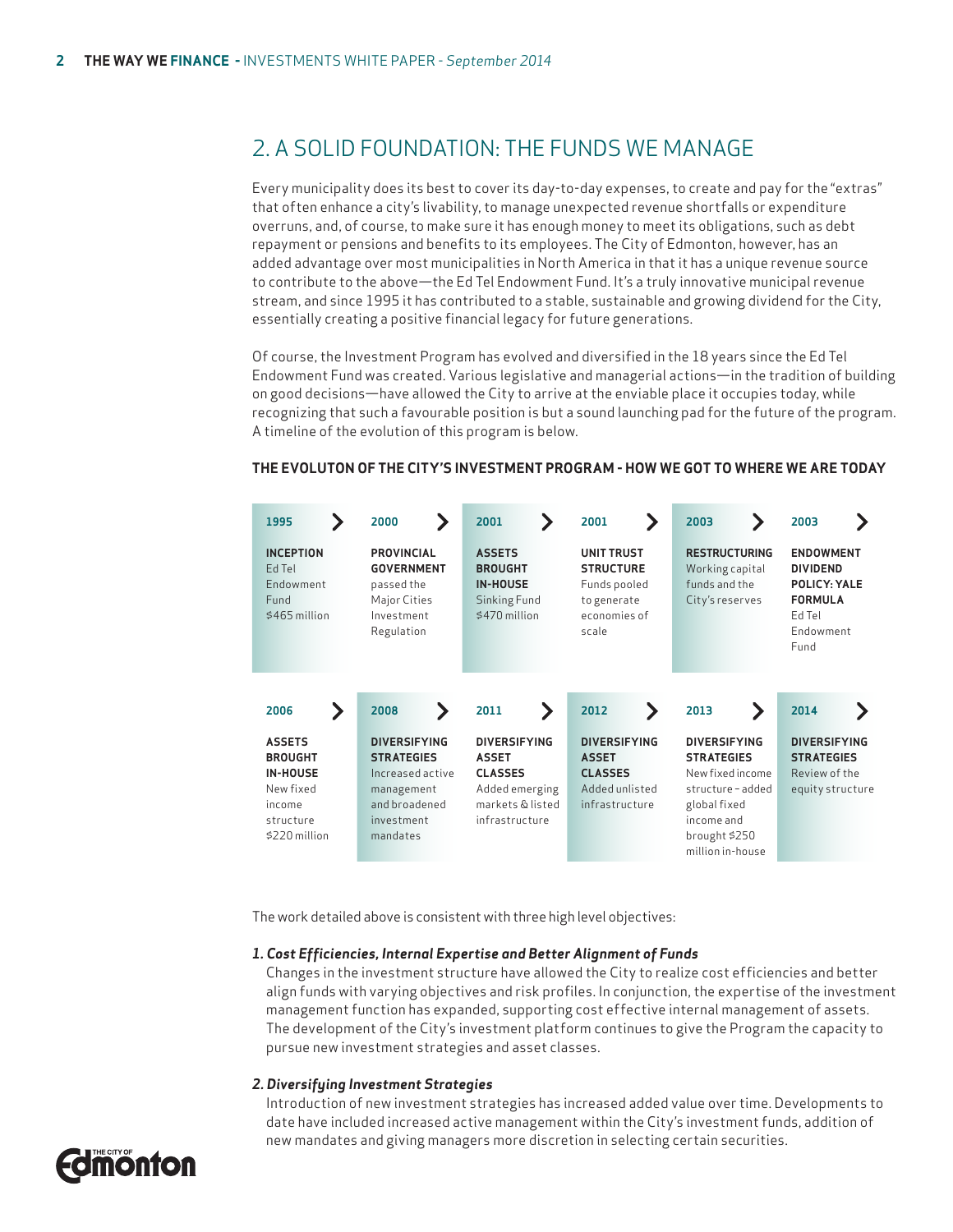#### *3. Diversifying Asset Classes*

 Consistent with asset allocation reviews, the City continues to broaden the opportunity set for its investments. This has allowed for diversification into new asset classes such as emerging market equities and global infrastructure, with the goal of increasing overall portfolio returns.

The chart below summarizes the type and value of the City's current investment funds.

| <b>FUND</b>                                   | <b>SOURCE OF FUNDS</b>                                                 | <b>PURPOSE</b>                                                                                                  |
|-----------------------------------------------|------------------------------------------------------------------------|-----------------------------------------------------------------------------------------------------------------|
| <b>Ed Tel Endowment Fund</b>                  | Proceeds from the sale of<br><b>Edmonton Telephones</b>                | Governed by the Ed Tel<br>Endowment Fund Bylaw. The<br>fund distributes an annual<br>dividend back to the City. |
| Short Term Bond Fund and<br>Money Market Fund | The City's working capital                                             | Principal and earnings are<br>matched to short term cash<br>needs                                               |
| <b>Balanced Fund</b>                          | The City's reserves                                                    | This fund provides a longer<br>term investment vehicle for<br>the City's reserves.                              |
| Sinking Fund                                  | Principal and interest<br>payments into this fund are<br>made by EPCOR | To meet debt repayment<br>obligations on behalf of<br>EPCOR                                                     |
| Pension Funds                                 | Employee and employer<br>contributions                                 | To meet pension benefit<br>obligations                                                                          |
| Long-Term Disability (LTD)<br>Fund            | Employee contributions                                                 | To meet long-term disability<br>benefit obligations                                                             |

#### **MARKET VALUE OF THE INVESTMENT FUNDS**

*in \$millions, as at December 31, 2013*



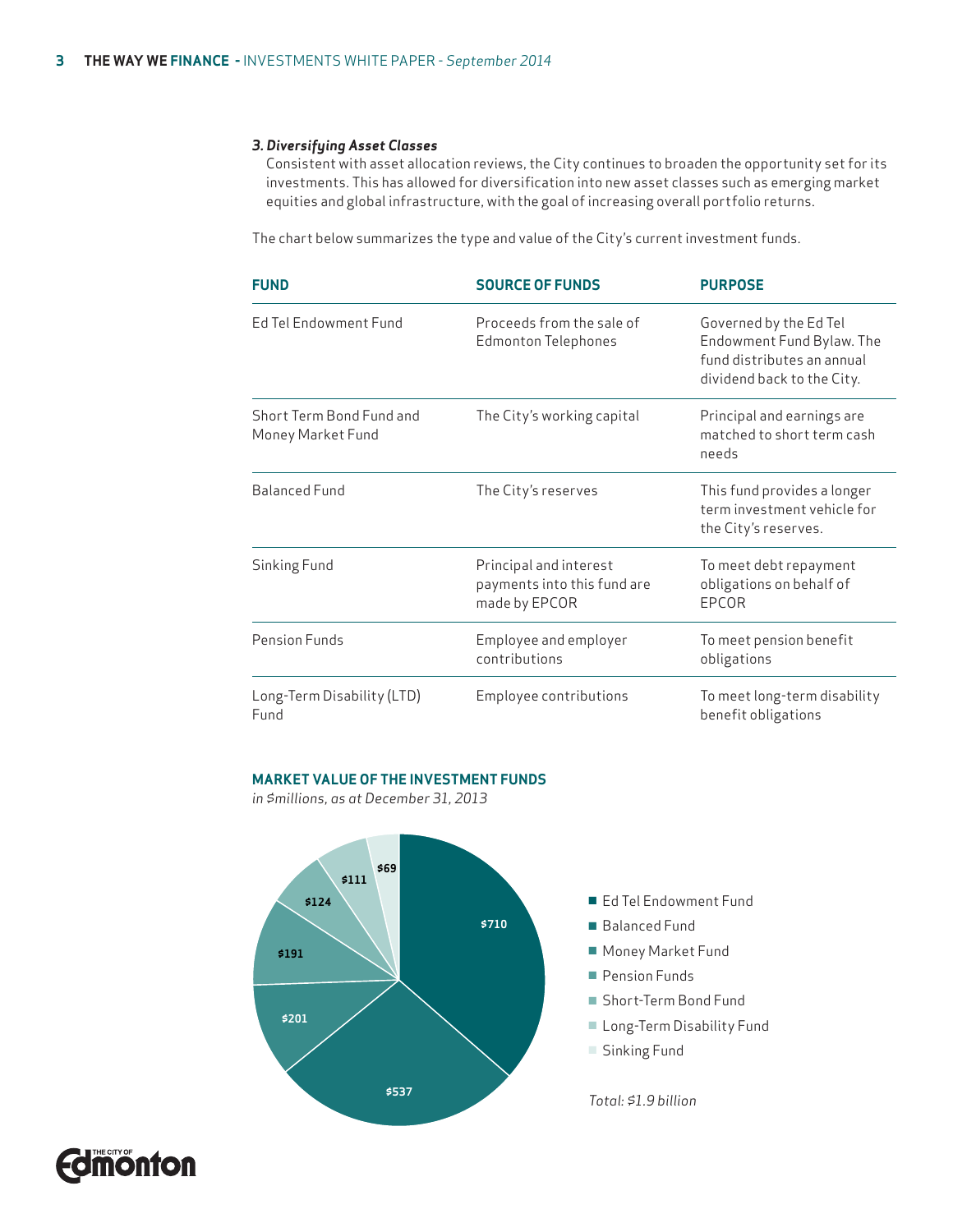In this light, and observing the number of different decisions made since 1995, it can be seen that the success of the City's Investment Program is not just the result of one smart move, but rather honouring a good decision by continuing to build on it. The result is that today the City has diversified and broadened its portfolio to a considerable extent, and considerably increased the value of that original \$465 million investment. Of course, professional accountability combined with a high level of civic pride means the pressure to maintain and even improve upon the Program's success is constant. The search for Best Practices in other jurisdictions is ongoing, as is a continual self-examination of our internal practices.

# 3. BEST PRACTICES: CREATIVE STABILITY

We have illustrated how we arrived at the point where the City manages a diverse investment portfolio. But what about from today forward? To paraphrase a commonly used sports metaphor, "You're only as good as your last investment." Resting on laurels is not an option, but neither is overexposure.

#### **INVESTMENT STRATEGIES AND RISK MANAGEMENT**

The weight of empirical evidence tells us that the most important determinant of risk and return on investment is asset mix. In other words, the proportion of fixed income (bonds) to equities (stocks) within a portfolio. Getting that mix right is essential. Knowing this, the City has established an Asset Allocation Policy for each of the investment funds noted in the previous chart, so that they can meet specific objectives. The policy outlines how this can be done while also remaining consistent with each fund's individual risk profile and investment time horizon. The Program also adheres to a core set of guiding principles when determining its general investment structure and strategy for the City's various funds. These principles are called Investment Beliefs and can be accessed in the City's Investment Policy and Procedures, which is freely available to the public. One of the fundamental principles in this document is that over the long-term equities ought to outperform bonds in order to compensate for their higher risk. This is a recognized historical observation commonly know as the "Equity Risk Premium." Inherent in this principle, of course, is the reality that while equity returns can be expected to be greater, equities can also be prone to greater volatility. Equity investments, therefore, are suitable only for portfolios with longer-term investment horizons (greater than five years). Which is why, in the City's portfolio, only the Ed Tel Endowment Fund and the Pension Funds have significant equity allocations (60%). These funds have long-term investment horizons, but even bearing that in mind, the Program also patterns the Ed Tel fund's dividend policy after Yale University's Endowment Fund, which utilizes a smoothing mechanism to the dividend formula in order to produce a stable, predictable and sustainable annual dividend to the City. This helps offset the fund's inherent year-to-year equity volatility. This and many other facets of the City's Ed Tel Endowment Fund can be found in the Ed Tel Endowment Fund bylaw at *www.edmonton.ca/edtelfund*.

The other side of the risk coin concerns those investment funds with a lower tolerance for risk and shorter time horizons, such as working capital funds. These funds are not invested in equities and consequently are sheltered from the higher volatility of the equity markets.

In addition, there are other tools we have at our disposal. Within various asset classes, for instance, diversification is enhanced even further (which means risk is managed even further) by using multiple external managers who are then paired with internal management. Differing investment styles and strategies offer additional risk control and greatly reduce the possibility of investment losses, while also ensuring that fund objectives are met. Essentially, using multiple approaches means we don't put "all our eggs into one basket." The City's current investment fund structure is outlined below:

"In our opinion, the City of Edmonton has one of the most sophisticated investment management of all the cities we rate in the country."

*Steve Ogilvie Standard & Poor's*

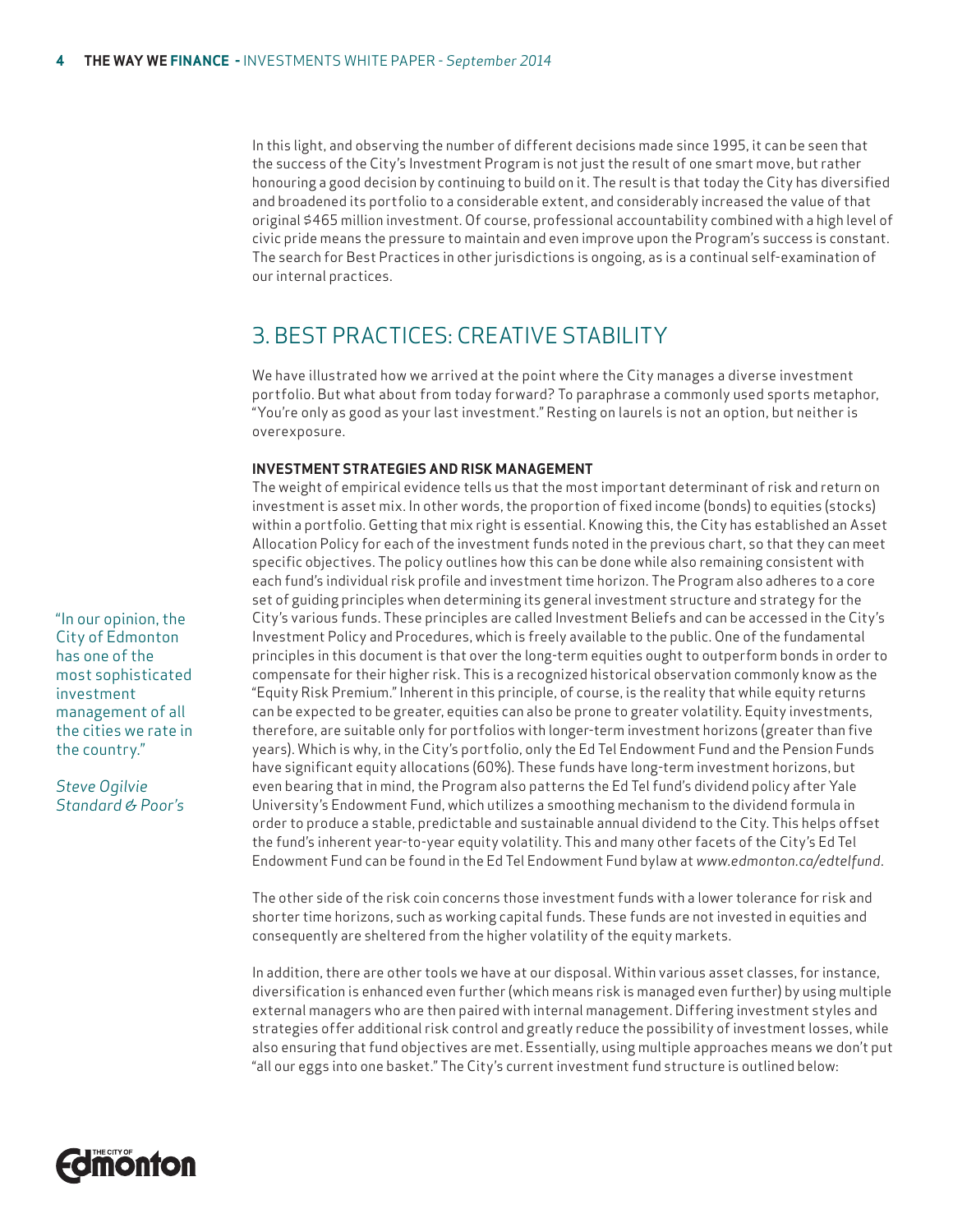The total market value of the City's investment funds is \$1.9 billion.

### **INVESTMENT FUND STRUCTURE**

*as at December 31, 2013*



*\* In addition to the Money Market Fund, Short Term Bond Fund, and the Sinking Fund, the Internally Managed component also includes half of the fixed income assets within the diversified global portfolio.*

Of course, the City has certain comparative advantages such as liquidity, patience (e.g. investing for a longer term) and a cost-effective investment program, all of which help create the opportunity to earn a significant incremental return over time. A good illustration of this is the manner in which the City aggregates its financial assets and uses a pooled fund approach to invest (which also allows for further cost-efficiencies and fee savings). This gives the City the ability to pursue and participate in attractive investments that typically have high barriers to entry. The restructuring of the City's reserves and working capital funds in 2003, which led to the creation of the City's Money Market, Short Term Bond and Balanced Funds, further aligned assets and investment strategies with objectives, risk parameters and time horizon of the various deposits. As a result, the City typically falls within the high value added and low cost category in an annual survey of institutional investment managers around the world.

In addition to the above, asset mix reviews are regularly conducted to ensure the optimal combination of asset classes—given market expectations—to maximize returns at an acceptable level of risk. This approach makes use of a practice called Modern Portfolio Theory (MPT) in that new asset classes and investment strategies are analyzed in terms of how they interact with current investments and contribute to the total portfolio's return and risk, rather than simply evaluating them in isolation. Furthermore, as part of an annual review process, a formal risk assessment of the City's investment program ensures the various risk mitigation strategies and controls are appropriate and consistent with industry standards. Finally, owning common stock confers certain rights. These include the right to propose and vote on corporate policies through the shareholder resolution process (proxy voting). The City is committed to responsible investing by supporting social and ethical business practices through this process. The City's Investment Policy and Procedures, including the asset allocation policies, investment principles and guidelines, and risk management controls can be found at *www.edmonton.ca/investmentpolicy*.

#### **RELATIONSHIPS**

An important responsibility of the Investment Management Section is to maintain and strengthen the City's working relationships and reputation within the banking and investment community. The City's investment staff are involved with the City of Calgary Investment Advisory Governance Committee (IAGC), the University of Alberta Investment Committee, the University of Alberta Program for Research and Investment Management Excellence (PRIME) and are members of the Edmonton Chartered Financial



An annual report on the investment performance of the City's funds, which details the previous year's accomplishments and the planned activities for the upcoming year can be found at *www.edmonton. ca/investmentreports*.

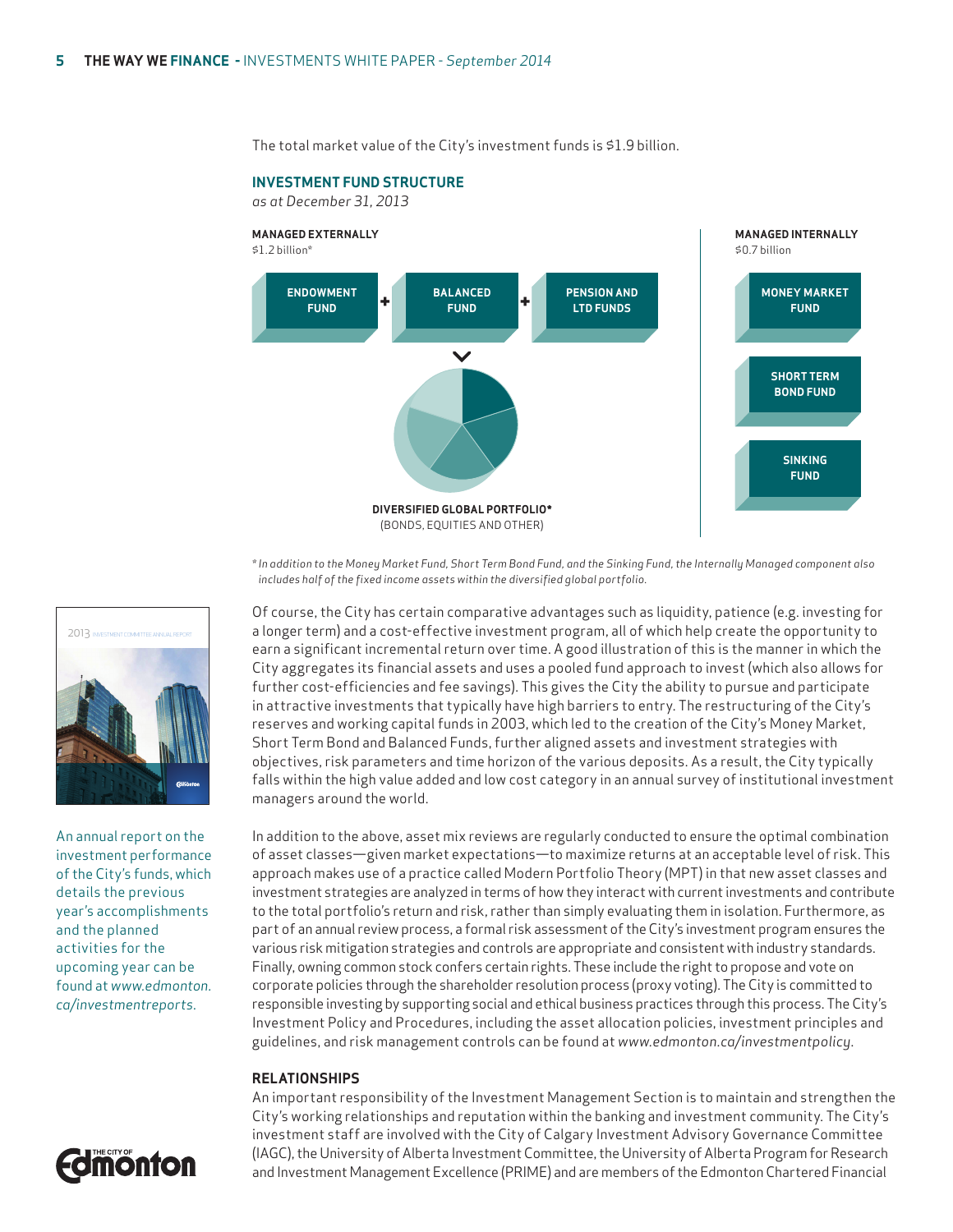Analyst (CFA) Society, the CFA Institute, the Pension Investment Association of Canada (PIAC), the Association of Financial Professionals (AFP) and the Government Finance Officers Association (GFOA).

#### **GOVERNANCE**

Ensuring oversight and providing assurance to citizens that the City manages its investments wisely and in the city's best interests is what good governance is all about. Good governance also reassures taxpayers that policies, procedures and controls are firmly in place—while always being assessed for improvement—to soundly manage the City's investments at a prudent level of overall risk. An Investment Committee was created in 1995 to oversee the investment of the City's financial assets, and in 2000 the Province of Alberta passed the Major Cities Investment Regulation, which allowed for an expansion of the list of permitted investments for the City of Edmonton. This regulation reflected the scale, the need, and the growing sophistication of the City's investment management practice. This legislation is reviewed every five years in conjunction with the Province and amendments are made as required to remain relevant given market conditions.

In terms of direct governance and process, the Investment Committee Terms of Reference, which is approved by the City Manager, details a structure with respect to investments. This governance structure lays out the roles and responsibilities of the City's Investment Committee as well as City Council, the City Manager, the Chief Financial Officer and Treasurer, and the Investment Management Section. As the chart below illustrates, the City utilizes a structure in which responsibilities shift from broad to specific according to the roles of the persons involved, from policy at the Council level down to operations at the investment management staff level. City Council, in its role as senior governing fiduciary, is responsible for approving the City's Investment Policy outlining investment objectives. Council also directs how the City's funds are to be invested. Decisions of a more strategic nature are made by the Chief Financial Officer and Treasurer (who also acts as the chair of the Investment Committee), with the Investment Committee operating in an advisory role. The implementation of these decisions and day-to-day operations of the investment area is, in turn, the responsibility of the Investment Management Section. What is also of great relevance is that a strong governance structure like the one used here not only manages the risk of the City's assets, but it also allows for an improvement in the investment returns generated by this risk. In other words, sound oversight means our investment decisions are stronger *and* safer.



#### **GOVERNANCE STRUCTURE**

**Fomonton** 

*An annual report on the investment performance of the City's funds, which details the previous year's accomplishments and the planned activities for the upcoming year can be found at www.edmonton.ca/investmentreports.*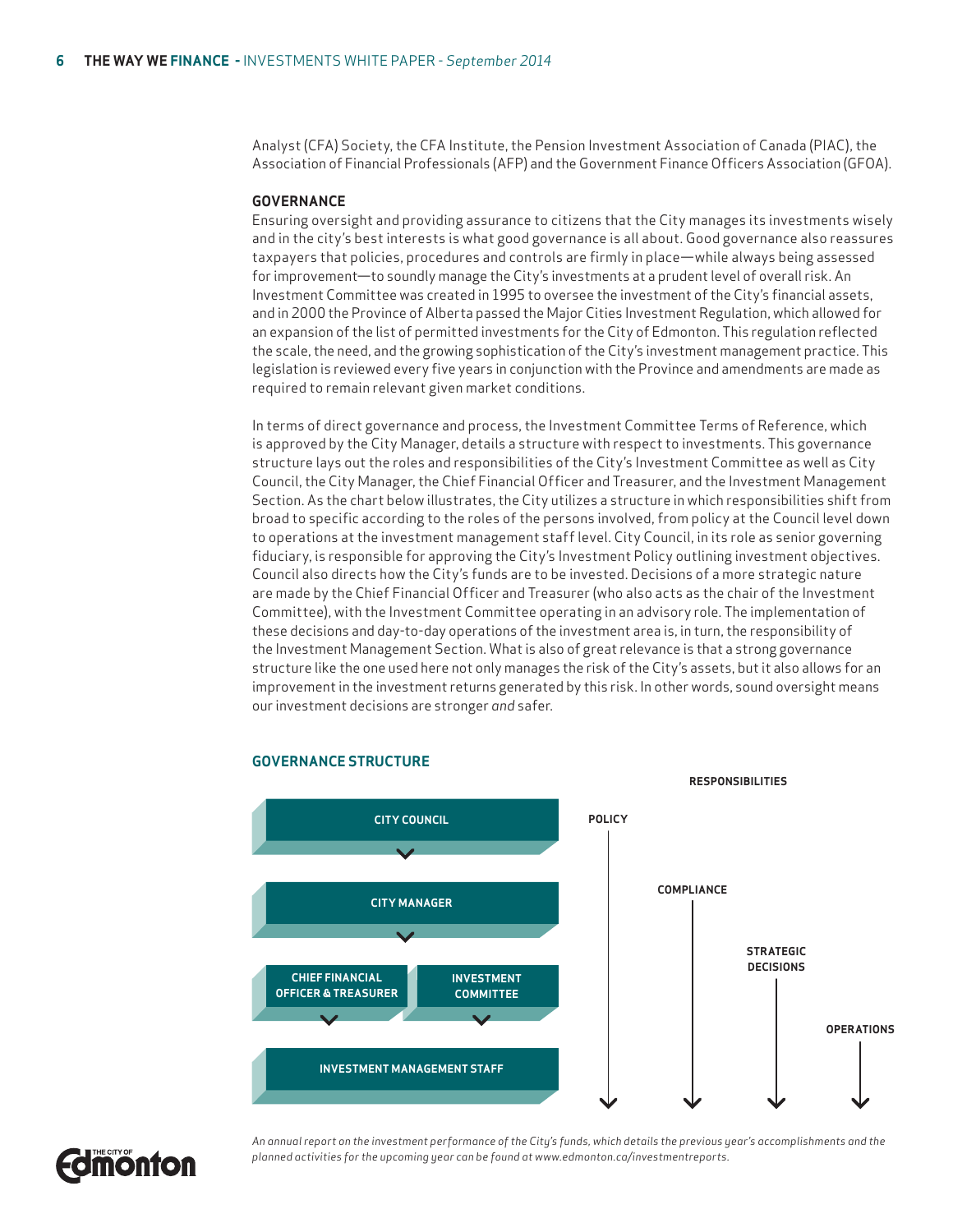# 4. RESULTS: A STRONG BOTTOM LINE

The City's investment program has from the start been a process of building on good decisions. Strong accountability and oversight matched with diversified expertise has allowed the program to offer significant added value to the City of Edmonton over time. Importantly, these investment decisions have meant considerable increases in Edmonton's overall sustainability, since it has created a revenue stream outside the standard municipal revenue streams, which has in turn given the City options that might not have otherwise been within its capacity.

As alluded to earlier, considerable cost savings have been achieved from the pooling of assets and managing a large portion of the City's investments internally. The restructuring of the City's reserves and working capital funds better aligned investment strategies with objectives, which has also resulted in additional earnings. Expanding the breadth of investment strategies employed and opening up the investment opportunity set has allowed the City's investment program to achieve notable success.

One of the metrics the City uses to gauge performance can be found within the *Cost Effectiveness Measurement (CEM) Survey*, an annual survey of institutional investment managers around the world (conducted by CEM Benchmarking Inc.). This survey shows that the City typically falls within the high value added and low cost category. Since 2001, coinciding when funds were brought in-house, actual investment returns have exceeded the City's various policy benchmarks, which has meant a total added value of approximately \$188 million. During this same time, a significant portion of the City's investments have been managed internally by the City's Investment Management Section. This has allowed for the establishment of internal expertise and capacity—vital to developing talent that has both ability and an understanding of Edmonton as a city—while also saving the City approximately \$1.5 million a year in investment management fees, a savings of \$19.5 million to date.

Since the Ed Tel Endowment Fund's inception in 1995, the fund has made a significant contribution to Edmonton's long-term financial sustainability, even if it has sometimes gone unheralded. The following chart illustrates the annual and cumulative dividends that have been contributed back to the City since 1995 as well as the growth to the fund's principal.

#### **ED TEL ENDOWMENT FUND**

*annual dividend payments*



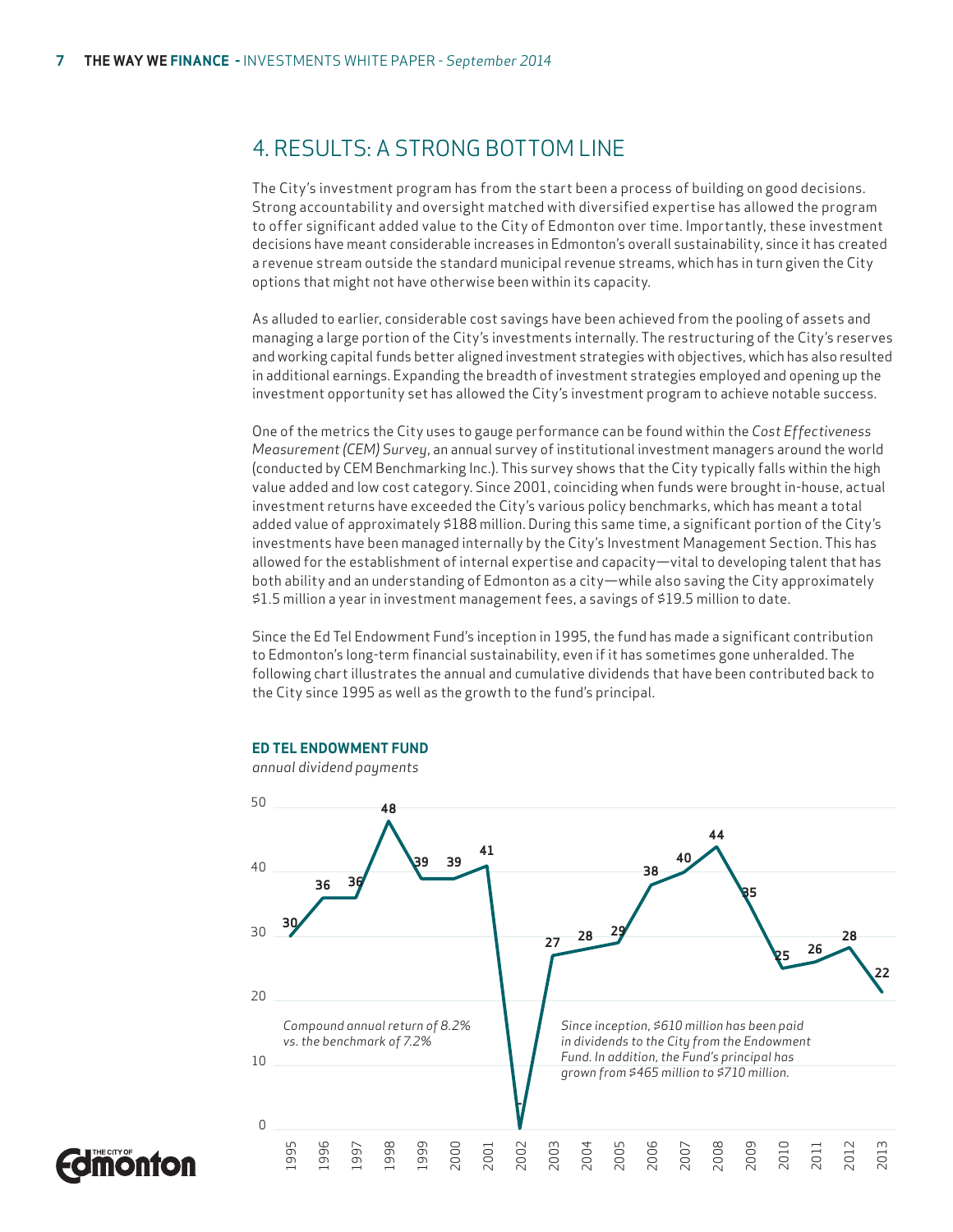These have not been the only successes, of course; the realized investment earnings from the City's Money Market, Short Term Bond and Balanced Funds have also exceeded their budgeted earnings by over \$100 million, as the chart below, comparing actual investment earnings to budget, illustrates.

#### **INVESTMENT EARNINGS**

*actual \$414 million vs. budget \$299 million*



What the presentation of information to this point is meant to illustrate is how the City's Investment Program is today part of the pattern of building on good decisions. If strong practices and decisionmaking are woven into the everyday fabric of how this program operates, then it can continue to be both simple and cutting-edge at the same time. It's a success story, one that the City of Edmonton wants to share, but it also leads to the question: What precisely does it all mean to the citizens of Edmonton today? And what will it mean tomorrow?

## 5. THE INVESTMENT ADVANTAGE: HOW EDMONTONIANS BENEFIT TODAY AND TOMORROW

We know that the City's Investment Program has been a success— with the Ed Tel Endowment Fund, having earned a compound annual rate of return of 8.2% versus the benchmark return of 7.2%, while growing its original principal from \$465 million to \$710 million—but how precisely has this helped Edmontonians? What does it mean to the average citizen to say to them that we have "diversified our portfolio" or that we have "increased the market value of the funds we manage"? These may sound like hypothetical questions or concepts to the majority of Edmontonians, but there are quantifiable and concrete results from this program that have made a positive impact on the daily lives of citizens. For instance, over the course of the last decade investment earnings and dividends from this program have contributed an average of \$70 million a year back to the City's budget, for a total contribution of over \$700 million.



What does that mean to the average citizen? Well, if you relate these numbers to taxation, property taxes would have increased roughly 7% over that time to make up the \$700 million difference. That is significant, indeed. The Investment Program is also beneficial in ways beyond reducing the tax